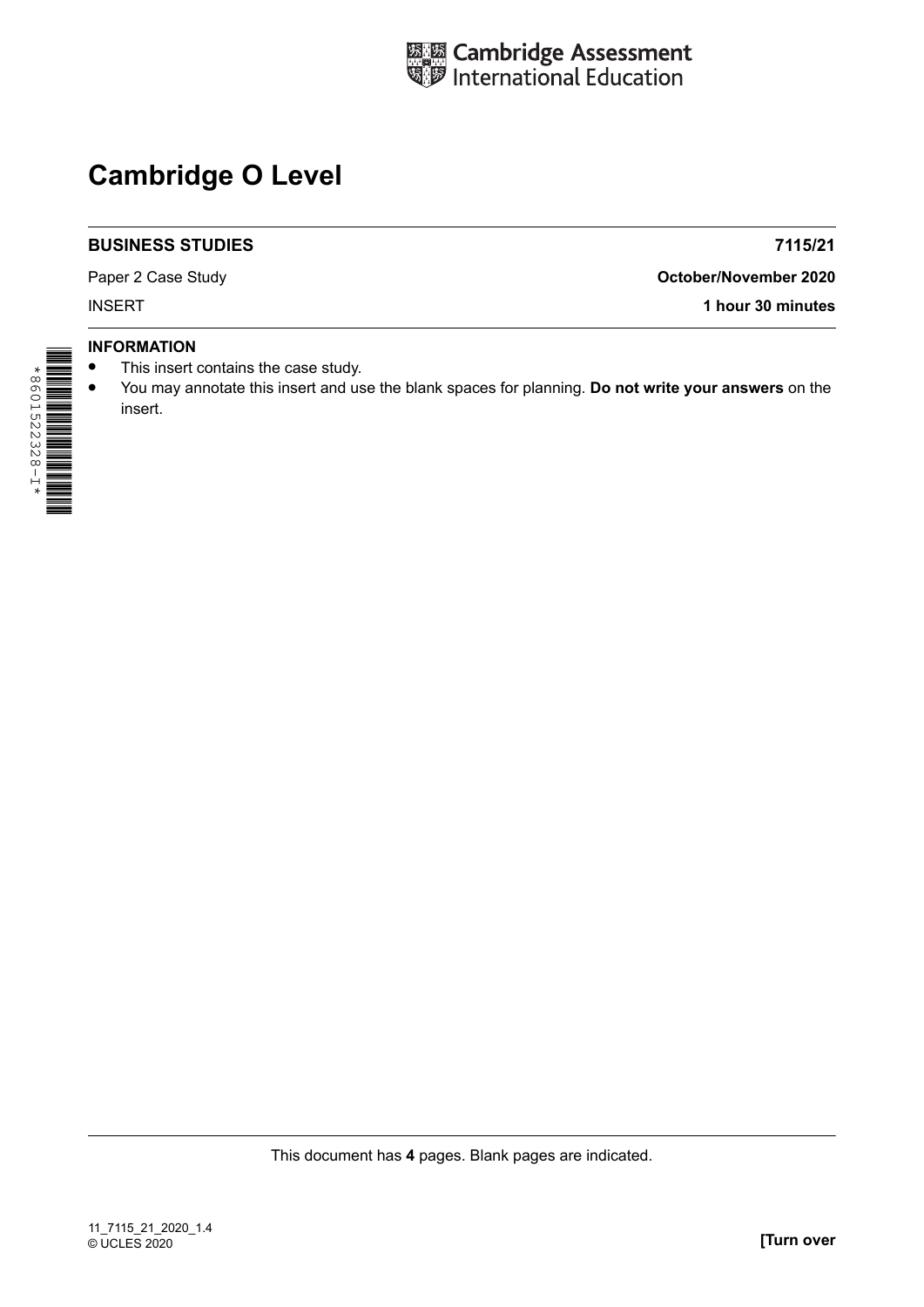# **Gemma's Jewels (GJ)**

Gemma set up GJ as a sole trader 5 years ago in country Z. She started by selling rings and bracelets from a rented shop. She used her own savings to start the business. The first year was successful. After this first year Gemma decided to expand by selling more expensive items of jewellery. Gemma thinks it is important to set clear business objectives. She wants her business to increase sales by 10% each year and to increase market share.



As the business grew Gemma needed more finance for a computer, inventory and working capital to avoid liquidity problems. She decided to convert the business to a private limited company and sell shares to members of her family. Gemma still owns more than 50% of the shares in GJ.

In 2019, Gemma purchased a franchise from Beautywise Jewellery. This means GJ is now only able to sell Beautywise products in its shop. GJ has to purchase all of its inventory from Beautywise and in addition pay 20% of gross profit to Beautywise. More details about the franchise are in the advertisement in Appendix 1.

Gemma has developed a website so customers can order online. Customers can also download a mobile (cell) phone app to view and order jewellery.

Gemma plans to open a second shop as a Beautywise franchise in a nearby town. She has to decide which method of sales promotion to use. GJ needs to recruit a manager for the new shop. The manager will be responsible for operating the shop and making most of the decisions about which items of inventory to buy. The manager will also need to ensure excellent customer service is provided and that the new employees are motivated and working efficiently.

# **Appendix 1**

# **Advertisement for Beautywise Jewellery Franchise**

# **Become a franchisee to sell Beautywise Jewellery and improve your chances of success!!**

What we offer you:

- **•** Be the only shop in your area that sells Beautywise jewellery
- **•** Beautywise will advertise nationally on television and in newspapers
- **•** Help and advice on decoration of the shop and training for employees and the franchisee
- **•** Ethically sourced jewellery imported especially for Beautywise
- **•** The franchise fee is just \$50 000 per year!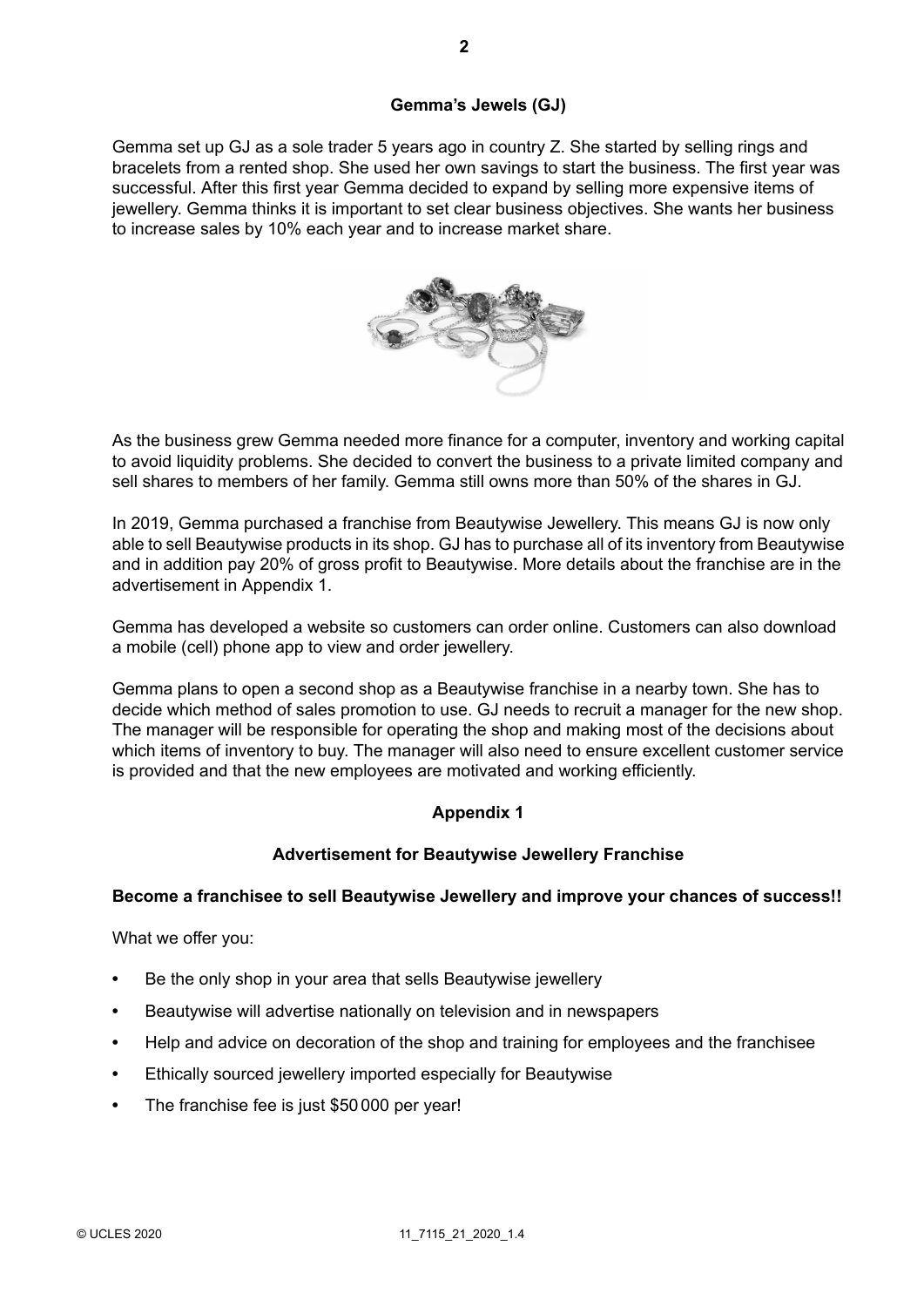# **Appendix 2**

# **Newspaper article- Daily News**

## **External factors affecting the jewellery market in country Z**

The demand for jewellery in country Z is likely to be affected by some recent changes. Consumers are becoming more aware of the ethical issues involved in jewellery production in some countries. The exchange rate of the currency of country Z is likely to depreciate over the next 12 months. The Government is planning changes to tax rates which might reduce the effects of the current economic boom.

# **Appendix 3**

#### **Information on three possible locations for the new shop**

| <b>Annual costs</b>           | <b>Town A</b>                   | <b>Town B</b>                     | Town C                           |
|-------------------------------|---------------------------------|-----------------------------------|----------------------------------|
| Shop rent                     | \$45000 per year for 5<br>years | \$35 000 per year for 10<br>years | \$20000 per year for 15<br>years |
| Wages and salaries            | \$80000                         | \$70000                           | \$60000                          |
| Heating and lighting          | \$5000                          | \$5000                            | \$3000                           |
| <b>Estimated gross profit</b> | \$400000                        | \$300000                          | \$200000                         |

Note: Franchise fee is \$50 000 per year and 20% of gross profit is paid to Beautywise.